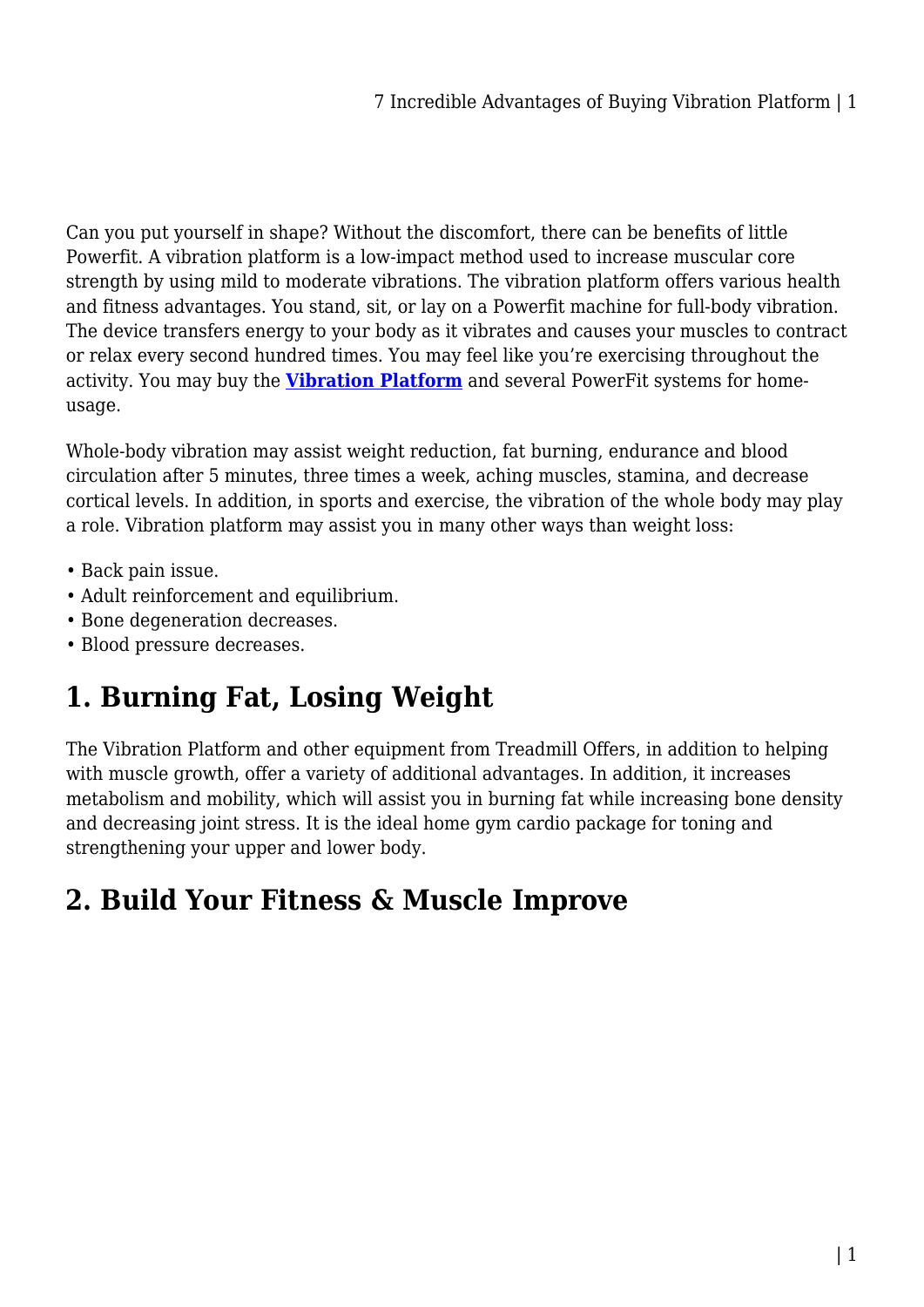

You deserve to have a great sensation, as well as a secure and slender body, no matter who you are. Purchase the Vibration Platform or other exercise equipment and use it to create a workout board to help you achieve your objectives. The Vibration Platform generates a whole-body pulse that stimulates muscles and causes them to contract and activate more vigorously at all times throughout exercise!

# **3. Quality Superior**

As a result, you can use the Vibration Platform from Treadmill Offers with complete confidence AfterPay, knowing that it has been thoroughly tested for comfort and reliability. In order to do this, they strive to provide excellent, safe Home Gym Equipment that will help you live a better and more fulfilling life while ensuring complete customer satisfaction. When you buy it from Treadmill Offers, they want you to get the most bangs for your money as possible. Your guide has been created to be simple to read and understand.

# **4. Dimension of the Vibration Platform**

When purchasing a **[vibration platform](https://treadmilloffers.com.au/vibrating-platforms/)** and other home gym equipment from Treadmill Offers, make sure the machine is broad enough since the smaller the platform, the fewer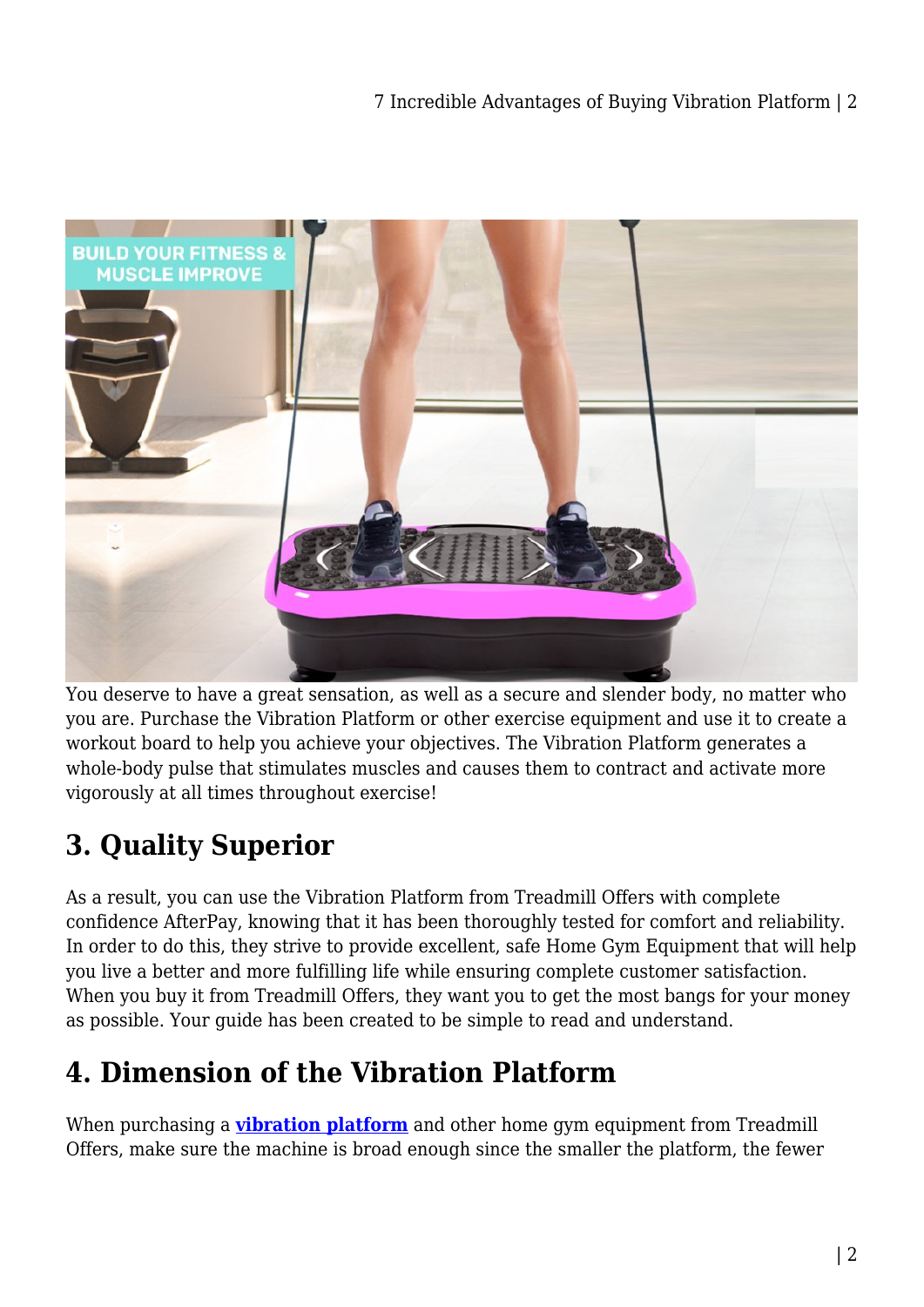workouts you can perform. Since you clearly prefer to execute a more comprehensive range of exercises and positions on the future podium, you will select a whole corporate vibration platform and home gym equipment for your long term requirements.

#### **5. Vibration Platform Features and Programs**



The upper body, lower body, total body, and abdominal workouts available on vibration platforms are preprogrammed. These customizable learning packages include various frequency levels and modules, allowing you to create training programmes tailored to your specific requirements. It is unlikely to be cost effective to choose a vibration platform based on its size, tranquilly, or energy consumption characteristics. Using a vibrating machine, you may generate a significant amount of mechanical energy, which is then transmitted to your muscles, resulting in a challenging training experience. Heat, sound, and mechanical vibrations are all released into the floor as a result of the discharge of energy. The most effective vibrating gadgets, on the other hand, are the ones that are the tallest, the loudest, the most durable, and the most energy-intensive to operate. For a designer, it is far simpler to develop a vibration system that is both visually appealing and simple to use than it is for an engineer to attain optimum frequency at high acceleration rates.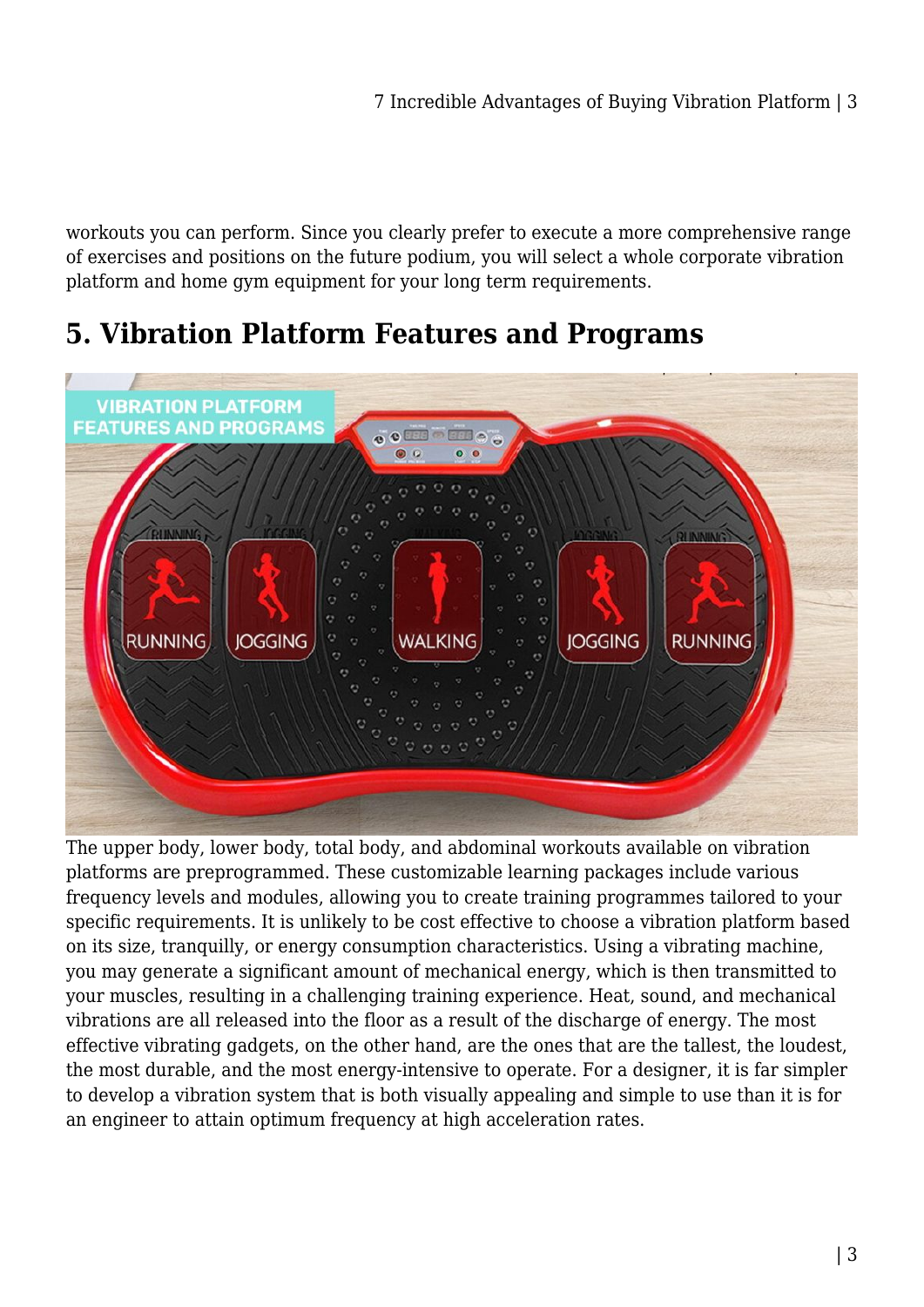## **6. Vibration platform at Home Advantages**

Using synchronized vibrations, the **[Powerfit](https://treadmilloffers.com.au/vibrating-platforms/)** are passive Home Gym Equipment training components that encourage muscles to contract and relax. A high-intensity exercise that would take up to an hour is typically completed in 10 minutes by the Powerfit, thanks to the strength of the vibrations and the resulting rapid contraction of the body. We like that this vibrating plate targets various body areas and provides a wide range of health benefits. Still, we also appreciate that it requires minimal time and can be utilized to provide extra comfort at home. The usage of the vibration platform offers a number of clear advantages. A vibrating platform may also help with back pain, improve stability and stamina, particularly in older people, and decrease cognitive decline if used correctly.

## **7. Why do you select the Vibration Platform?**



In addition to being the only full-sized vibration system on the Treadmill Offers list, the Vibration Platform is equipped with handles, making it an excellent choice for equalizers to increase muscular strength, circulation, digestion, auricular stress, and bone strength; the trust progresses from moderate to highly intense exercises at 50 percent of its maximum rate of progression. The gadget is compact and has wheels that accelerate when folded.